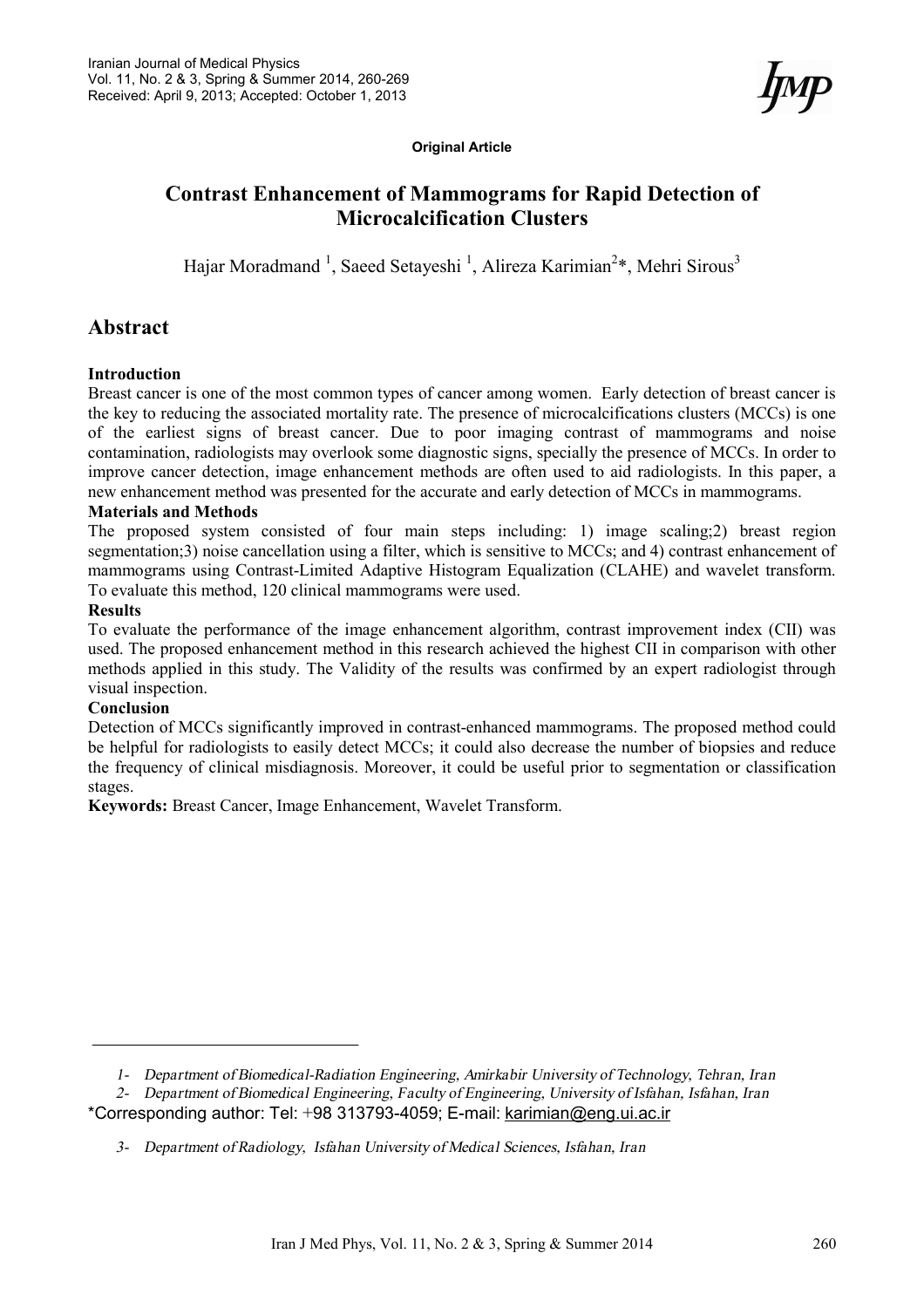# **1. Introduction**

Breast cancer is one of the major causes of mortality among women. In Iran, patients with breast cancer are at least one decade younger than their counterparts in developed countries; i.e., age of breast cancer development has reduced from 40 to 30years [1].This is a serious problem in our country and further research is required in this area. Since causes of breast cancer remained unknown, there is no an assured way to prevent it; therefore, the best way to fight this disease is early diagnosis in early stages of the disease.

The appearance of microcalcifications (MCs) in mammograms is one of the first signs in 30- 50% of breast cancers [2]. MCs are tiny specks of calcium in the breast, and are produced due to various reasons including breast cancer. MCs can be often seen in malignant tissues as cluster patterns. Microcalcification clusters (MCCs) in 60-80% of breast cancers have been observed after histological examination [3]. Considering the significant correlation between the presence of MCCs and breast cancer, early detection of these signs on mammograms can help control breast cancer.

Generally, MCs have small sizes (range of about 0.1mm to 0.7 mm) and low contrast; therefore, they may be overlooked or misinterpreted by radiologists. In fact, eyebased mammography screening is a tedious task, and about 10-30% of this signs is overlooked by physicians [4]. Physicians are responsible for the final confirmation of a disease, thus, due to misdiagnosis, many patients may undergo unnecessary biopsies, which result in the patient's pain and unnecessary costs. Moreover, lack of early diagnosis can result in the patient's death, and under the best circumstances, it may lead to the complete removal of breast tissue.

Considering the difficulties and the importance of detecting MCCs in breast cancer diagnosis, the need to use automatic methods is strongly felt in order to prevent the development of cancer cells. Recently, computer-aided diagnosis (CAD) systems have improved the detection of abnormalities in mammograms, and are used as a "second opinion". Depending

on the skills of a radiologist, the reader's sensitivity can be increased by approximately 10-15% with the assistance of CAD systems [5].

A CAD system generally consists of four stages of preprocessing, image segmentation, feature extraction, and classification of features [5].Preprocessing in the CAD system significantly affects other stages. Effective preprocessing decreases the error rate in the next steps, and thus, the total number of errors in the system is reduced. With proper preprocessing, the minimum number can be selected as primary suspected MCCs; this would accelerate the classification stage.

MCs appear in very small sizes and various patterns on mammography images. Therefore, it is very difficult to identify them if they are not formed as concentrated clusters. Also, factors such as the large size and the low contrast of mammograms, as well as the small size, various patterns, and limited number of MCCs, can increase the processing time in CAD systems. To overcome the mentioned problems, image noise must be removed and the contrast between the background region and region of interest (ROI) must be improved. All these operations are performed in the preprocessing stage.

Many algorithms have been proposed to improve the quality of mammograms including histogram modification, median filters, Gaussian filters, morphological filters [6], and fractal models [7]. Recently, researchers have paid particular attention to multi-scale techniques in order to improve the image contrast, and wavelet-based methods are among the highly efficient methods [8].

Although some of these approaches improve the visibility of MCCs, the layout and shape of these calcium deposits may be distorted in images, which may lead to misdiagnosis. Some other methods may increase the noise or destruction to anatomical structures of image in the image. The size and shape of diagnostic indicators significantly change in mammograms and conventional methods are weak in improving various features of mammograms. Therefore, adaptive contrast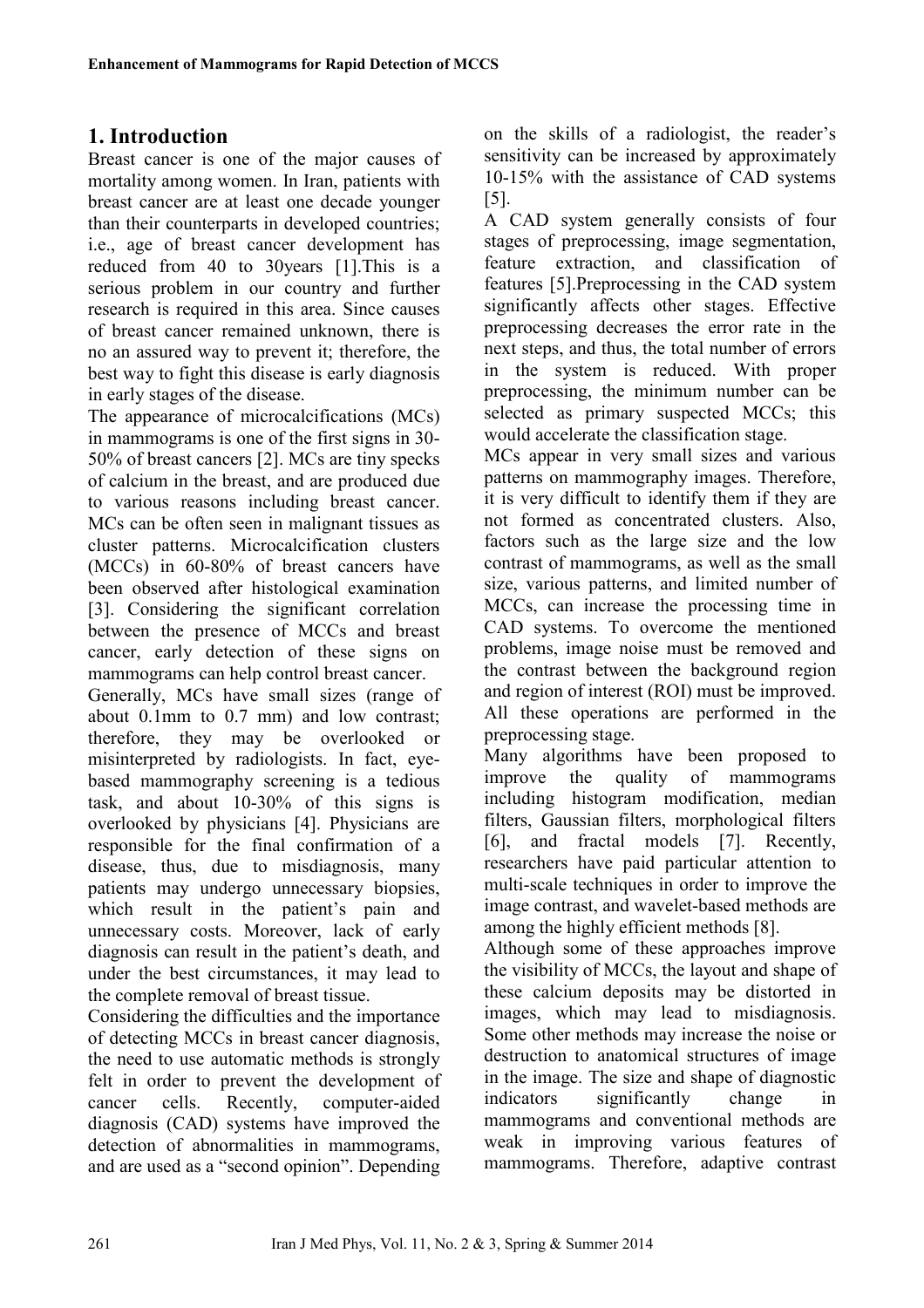enhancement algorithms, in which the focus is on the local content of image, may be helpful [9].

Each of these methods has its own advantages and disadvantages for improving mammogram quality. The aim of this study was to present a new method for improving image contrast in order to detect MCCs earlier and more accurately. This method can also be used in the later stages of CAD system such as segmentation and classification of benign and malignant patterns [10].

The proposed method in this study included four stages. Firstly, the images were scaled since the real size of mammograms was too large. Secondly, the breast tissue was segmented from the image background. Thirdly, noise was removed using a sensitive filter to the shape and size of MCCs (an adaptive median filter was used for this purpose). Finally, the combined method of Contrast-Limited Adaptive Histogram Equalization (CLAHE) and wavelet transform was used for contrast enhancement. We selected the algorithms based on previous studies and tried to eliminate the associated disadvantages to identify features such as the presence of MCCs [11-13].

# **2. Materials and Methods**

## *2.1 Data bank*

All mammograms in this study were obtained from patients, referring to a radiology center in Isfahan, Iran, in years 2009 - 2011. The data included 120 mammograms containing one or more MCCs. The mean size of images was 4000×6000, with a sample rate of 50 mm and resolution of 8 bits per pixel. These images were converted to digital images using a laser digitizing system.

The large size of these images made the processing, storing, and sending processes very time-consuming and difficult. By using a method called image scaling [14], the size of images was reduced without losing any significant features of mammograms [15, 16]; image scaling was performed as the first step in the process.

## *2.2 Breast region extraction*

Breast tissue occupies only a part of the image and the rest of the image is all black, containing no information. In a mammogram, the types of noise include high-intensity labels, low-intensity labels, and tape artifacts. In order to increase the processing speed and reduce the effects of artifacts, we tried to extract the breast region with a mask template. Consequently, subsequent processing was performed only on breast tissue.

The mask template was a binary matrix with a size equal to that of the original image. Viscosity and density of breast tissue and fat were not similar among different individuals. Therefore, applying the conventional threshold could not provide the desired mask template to properly separate all breast tissue. To overcome this problem, first, a series of morphological operations including erosion and dilation were performed to smooth the mammogram; then, a global threshold was defined.

Intensities less than the defined threshold were set to 0 (black) and higher intensities were set to 1 (white); thus, the images were converted to binary images. However, the visible noises on the mammograms, as mentioned above, still remained outside the zone. To select only the breast region for further processing, morphological operations were used to remove areas smaller than 1000 pixels.

Among the remaining regions, the largest area was selected as a border area between the breast and the black part of the image. An example of an applied mask on the image is shown in Figure 1.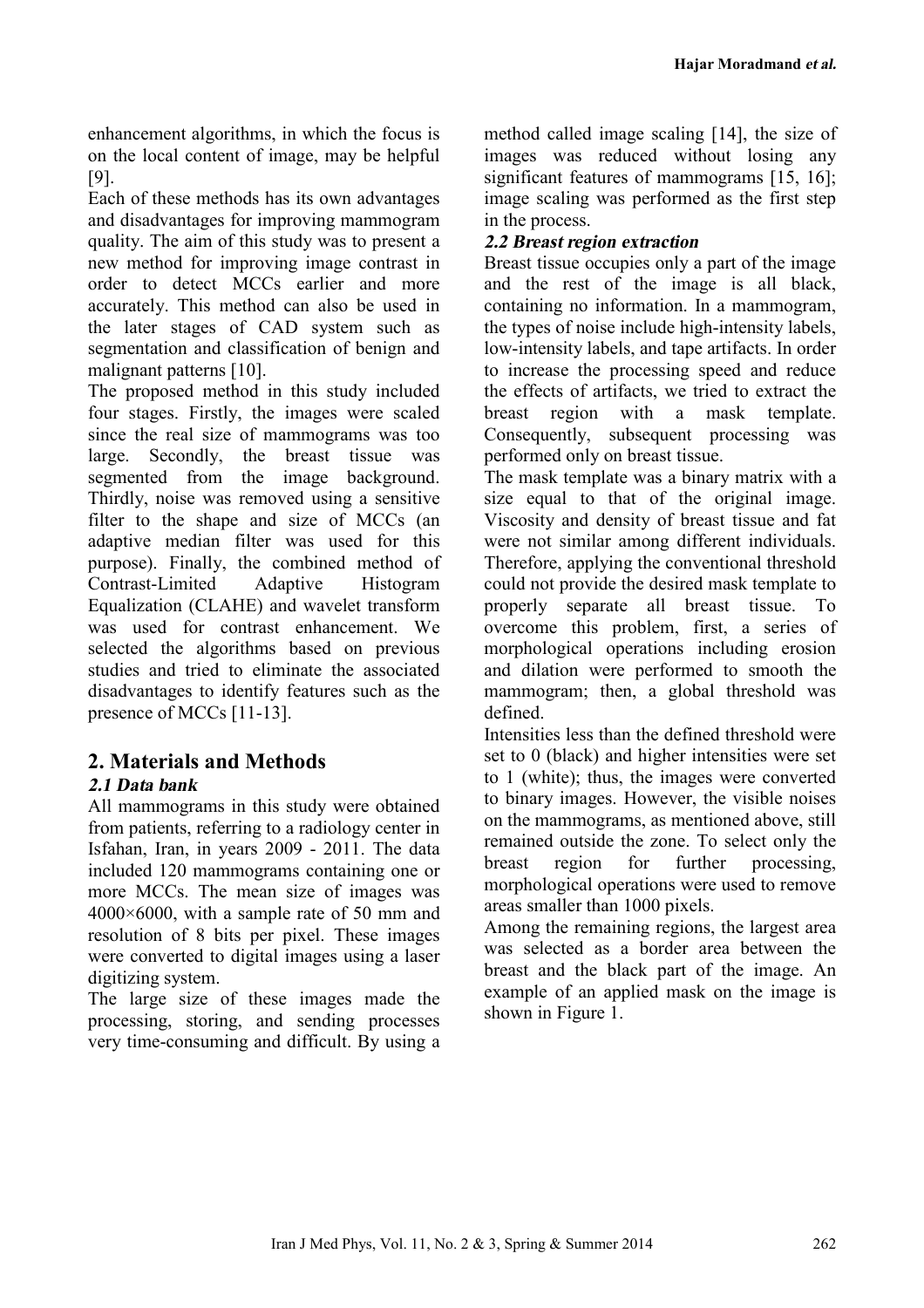

Figure 1. An example of the applied mask on the extracted breast tissue

### *2.3 Noise cancellation*

Digital mammograms often contain a substantial amount of impulse noise, which is observed as bright or dark spots (salt or pepper noise) on the image.

So far, various filters have been proposed to reduce this type of noise. The first category of these filters has a good performance in reducing image noise, but it typically destroys image details and makes the image blurry. The second category of these filters preserves image details, though noise reduction is low. The third category removes noise while preserving image edges and details.

Median filter is included in the third category of these filters. This non-linear filter is a powerful and useful tool for improving the quality of mammograms, given its ability to remove impulse noise without blurring the edges [17].The median filter uses a m×n neighborhood and arranges the whole neighborhood in an ascending order. Then, it selects the median of the sorted numbers and substitutes it for the central pixel.

If the image details are not sufficient or the gray levels of pixels are very different from each other, the image is considered blurred despite the use of the median filter. In other words, a simple median filter cannot make a distinction between noise and fine details of the image, and it should be removed.

In this research, adaptive median filter, as a more suitable filter compared to a simple median filter, was used for noise cancellation.

## *2.4 Adaptive median filter*

An adaptive median filter implements a spatial operation to determine which pixels of the image are affected by impulse noise. By comparing each pixel in the image with the neighborhood, the pixel is classified as noise; the window size of the neighborhood changes during the operation. Suppose that the image noise is denoted by y and  $S_{i,j}^W$  is a window with  $w \times w$  size, located in the center of(i, j), which:

$$
S_{i,j}^{w} = \{(k; 1): |k - i| \le w \text{ and } |k - j| \le w \}
$$
 (1)

Minimum, maximum, and median gray levels in the "w" window are calculated, which have the following notations: $S_{i,j}^{m n,w}$  : minimum gray level in the w,  $S_{i,j}^{\max,w}$ : maximum gray level in the w,  $S_{i,j}^{med,w}$ : median gray level in the w,  $Y_{i,j}$  : gray level at the  $(i, j)$  point of image, and  $w_{\text{max}}$ : the maximum window size of the median filter.

The window size is set in a way that  $S_{i,j}^{\text{med},w}$  is not an impulse noise. If  $Y_{i,j}$  is the impulse noise, it is replaced with  $S_{i,j}^{\text{med,w}}$ ., otherwise, the output remains unchanged  $(Y_{i,j})$  and is not considered an impulse noise [18]. Block diagram of the proposed algorithm for the adaptive median filter is shown in Figure 2.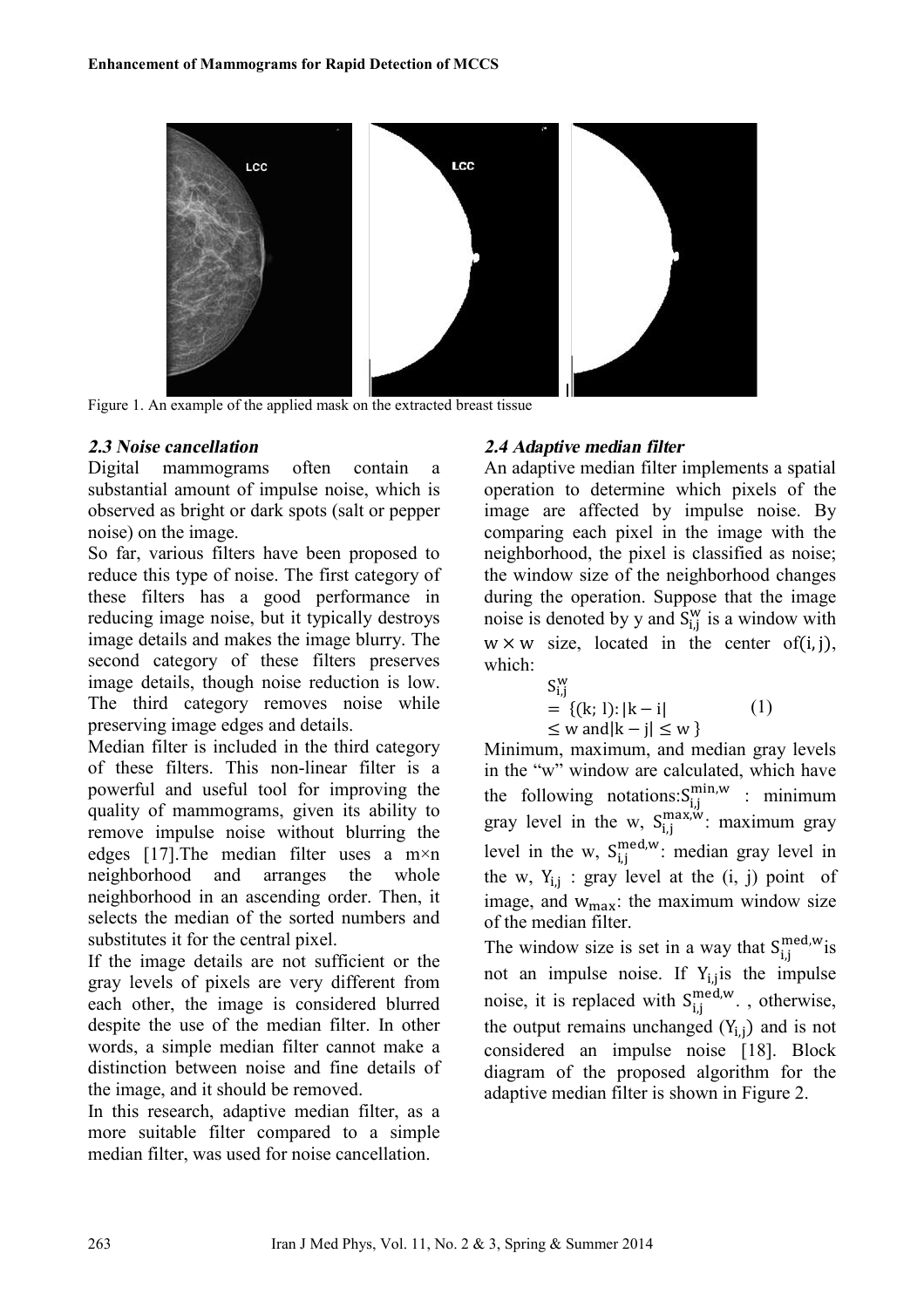

Figure 2. Block diagram of the proposed algorithm of adaptive median filter

#### *2.5 Contrast enhancement*

In this study, a combination of methods (CLAHE and the wavelet transform) was used to enhance image quality. In the following section, the performances of these methods are described. For more information, readers can refer to the reference section [19-21]. 2.6.(CLAHE)

Mammogram histogram is considered as a distribution probability, based on the information theory. A mammogram with a uniform histogram can provide more information. Maximum entropy can be achieved by histogram equalization, although normal tissues and noise will be amplified.

CLAHE can be utilized in a small area of the image (called tiles) rather than the entire image. The contrast of each of these areas is enhanced so that the output corresponds to a specific histogram. Then, the histogram tiles are matched together and form the final image; this could prevent any probable noise amplification in the image [19].

CLAHE is an improved version of Adaptive Histogram Equalization (AHE).CLAHE algorithm partitions the images into contextual regions and applies the histogram equalization for each region; this uniforms the distribution of gray values and thus makes hidden features of the image more visible. The contrast, especially in homogeneous areas, can be limited in order to avoid amplifying any noise that might be present in the image. An example of the performance of histogram equalization is shown in Figure 3.



Figure 3.An example of the performance of CLAHE on a mammogram, a) original mammogram, b) enhanced mammogram after applying histogram equalizations, c) enhanced mammogram after applying CLAHE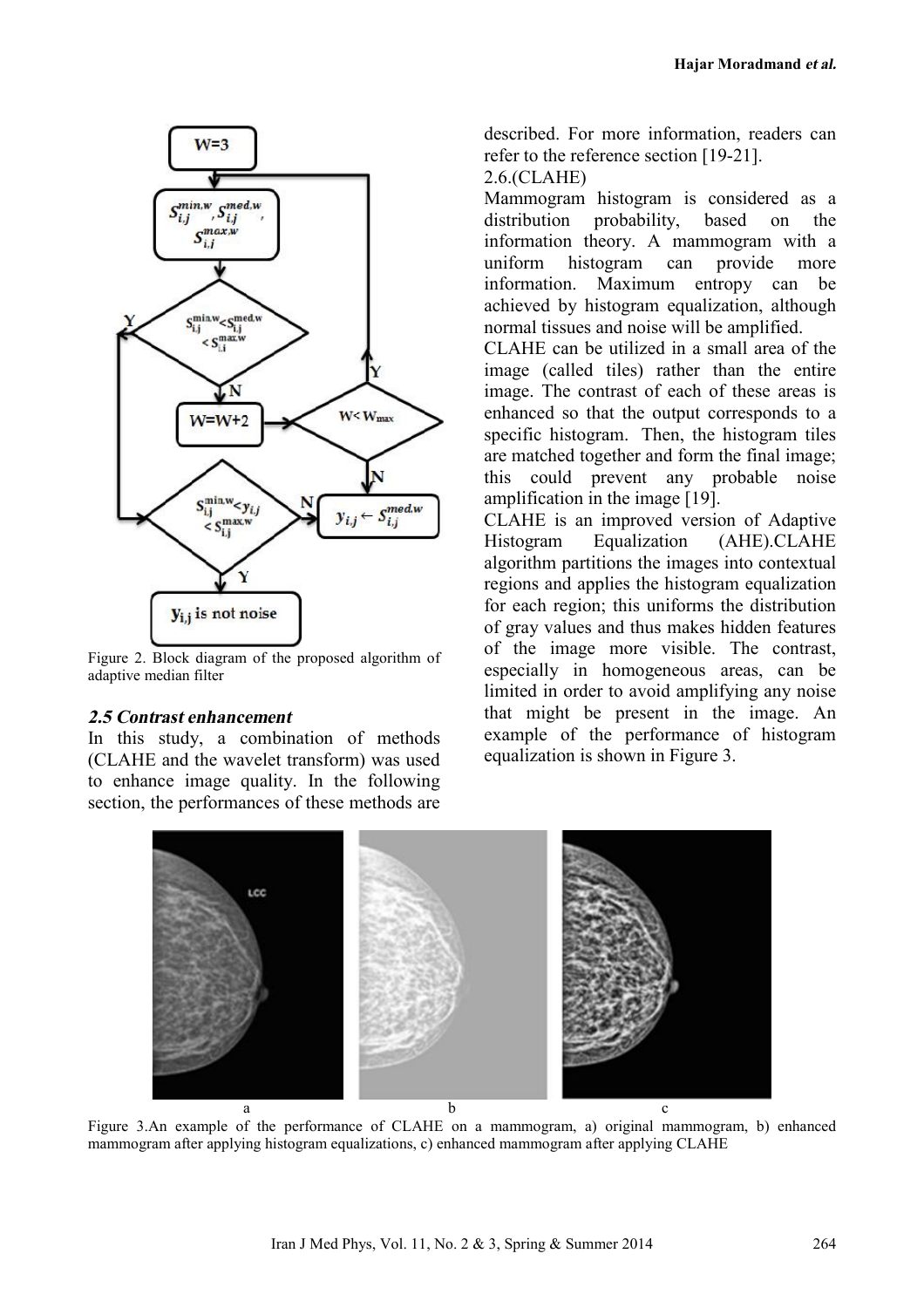#### *2.7 Wavelet transform*

A wavelet transforms a signal into a set of basic functions, which vary in terms of scale factor (s) and position (b), and are derived from the mother wavelet  $\psi$  (t). Wavelet transform of the signal f (t) is defined as follows:

$$
\text{Wsf}(b) = \frac{1}{\sqrt{s}} \int_{-\infty}^{\infty} f(t) \psi\left(\frac{t-b}{s}\right) dt s \tag{2}
$$

The two-dimensional wavelet transform is applied in image processing. Two-dimensional wavelet transform is obtained by multiplication of the scale  $(\psi)$  and the wavelet function (φ). A two-dimensional wavelet decomposes an image into one image with approximation coefficient and detail coefficients in three orientations (horizontal, vertical, and diagonal). An approximate coefficient contains large-scale components, though detail coefficients contain small-scaled ones; in frequency-domain analysis, detail coefficients are high-frequency coefficients.

MCCs frequently appear on mammograms as fine bright grains in the breast tissue. It can be assumed that with wavelet decomposition MCCs are often among detail coefficients in mammograms [20]. This assumption is the basis for the proposed algorithm to improve the image contrast.

Several families of wavelets can be selected for the processing of mammography images. For these images, the orthogonality is the main criterion for selecting a family. Orthogonal properties allow the input image to be decomposed into independent coefficients. The Daubechies (dbN), Symlet (symN), and Coiflet (coifN) wavelets are a family of orthogonal wavelets, which are suitable for mammograms. Based on the fact that wavelet coefficients represent the degree of similarity between the image and the mother wavelet, the following equations are used to assess the similarity between coefficients:

$$
\text{Eh} = 100 \frac{\Sigma H^2}{\Sigma C^2}, \text{Ev} = 100 \frac{\Sigma V^2}{\Sigma C^2}, \text{Ed} = 100 \frac{\Sigma D^2}{\Sigma C^2}.
$$

In this study, five-level discrete wavelet decomposition was employed using Daubechies wavelet of order 8,since it accumulates more energy corresponding to the details of wavelet transform [21];moreover, it is characterized by symmetry and finite length to enhance mammograms. Considering these features, this decomposition can attain a high correlation with the clustered MCs, and therefore, it can enhance the visibility of MCCs.This produced an approximate coefficient and five sets of horizontal, vertical, and diagonal detail coefficients. After decomposition, the algorithm performed inverse wavelet transforms using these five sets of detail coefficients, and the approximate coefficients were set to zero.

## **3. Results**

The proposed method in this study was applied for120 digitized mammograms. Two examples of applying the proposed algorithm for contrast enhancement of images, containing MCCs, are presented in Figure 4.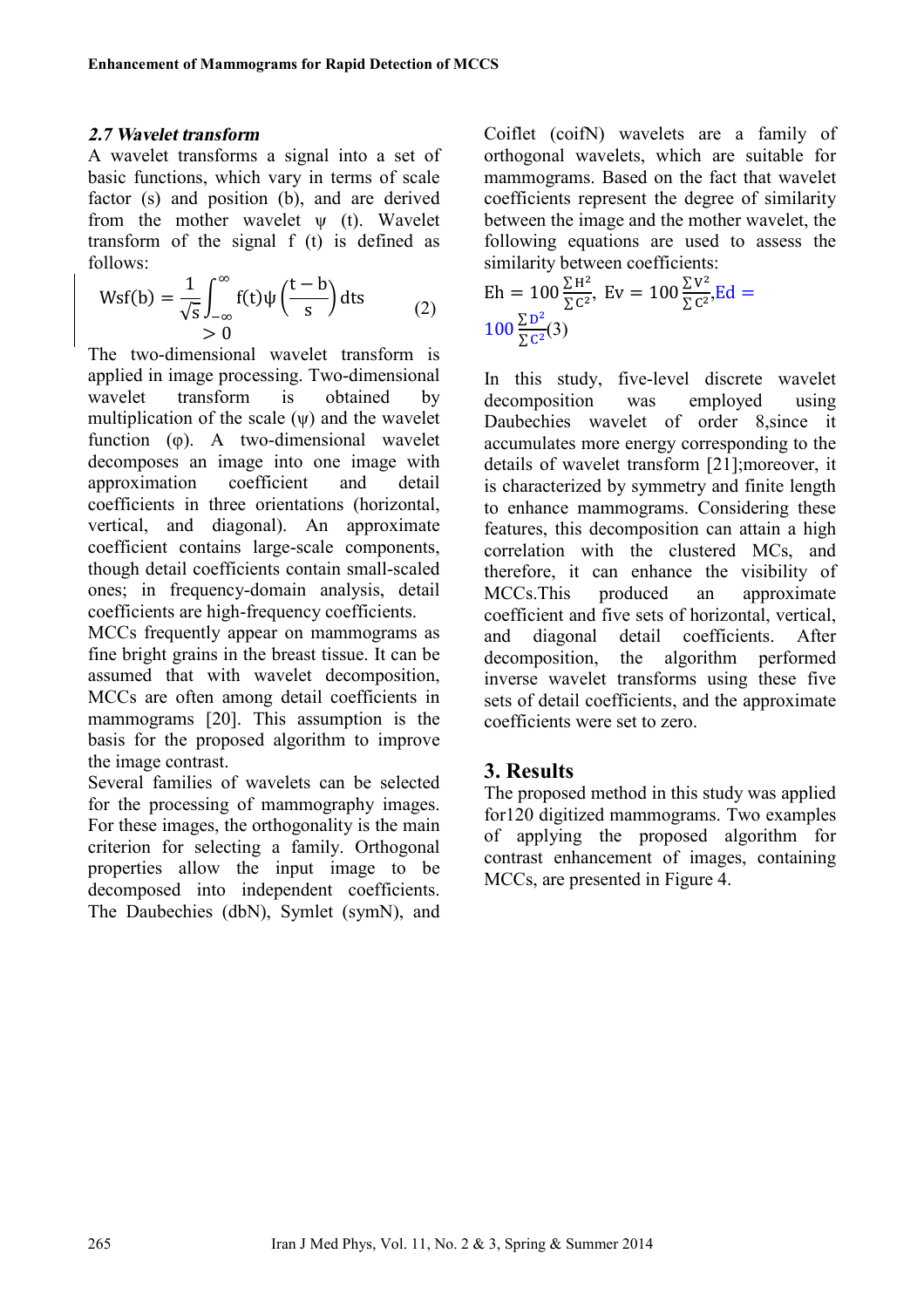



 $(a)$ 

Figure 4. Two examples of the proposed algorithm for two different mammograms, a) original ROI of the mammogram, (b) enhanced ROI

As shown in Figure 4, the proposed algorithm could improve image contrast, and thus, the MCCs were visible.

To evaluate the performance of the proposed algorithm, the contrast improvement index (CII) was used [22], which is defined as follows:

$$
CII = \frac{C_{\text{processed}}}{C_{\text{original}}}
$$
 (4)

Where C<sub>processed</sub> and C<sub>original</sub> represent the contrast values of the processed and original images, respectively.

The contrast C of a region was defined by the following equation:

$$
c = \frac{f - b}{f + b} \tag{5}
$$

Where f is the mean gray-level value of the foreground, and b is the mean gray-level value of the background.The higher value of CII<br>shows the best performance of the best performance enhancement method. In Table 1, the contrasts of the original and enhanced images are indicated.

|        | Table 1. The CII values of four different enhanced mammograms |          |           |              |              |
|--------|---------------------------------------------------------------|----------|-----------|--------------|--------------|
|        | Contrast                                                      | Original | Wavelet   | <b>CLAHE</b> | The proposed |
|        |                                                               |          | transform |              | algorithm    |
| Image1 | C                                                             | 0.1331   | 0.2054    | 0.2106       | 0.3596       |
|        | <b>CII</b>                                                    |          | 1.54      | 1.58         | 2.7          |
| Image2 | C                                                             | 0.1385   | 0.2367    | 0.2660       | 0.4533       |
|        | <b>CII</b>                                                    |          | 1.70      | 1.92         | 3.27         |
| Image3 | $\mathcal{C}$                                                 | 0.1193   | 0.1850    | 0.2063       | 0.4279       |
|        | <b>CII</b>                                                    |          | 1.55      | 1.73         | 3.58         |
| Image4 | $\mathcal{C}$                                                 | 0.1151   | 0.2738    | 0.3021       | 0.4216       |
|        | CШ                                                            |          | 2.37      | 2.62         | 3.66         |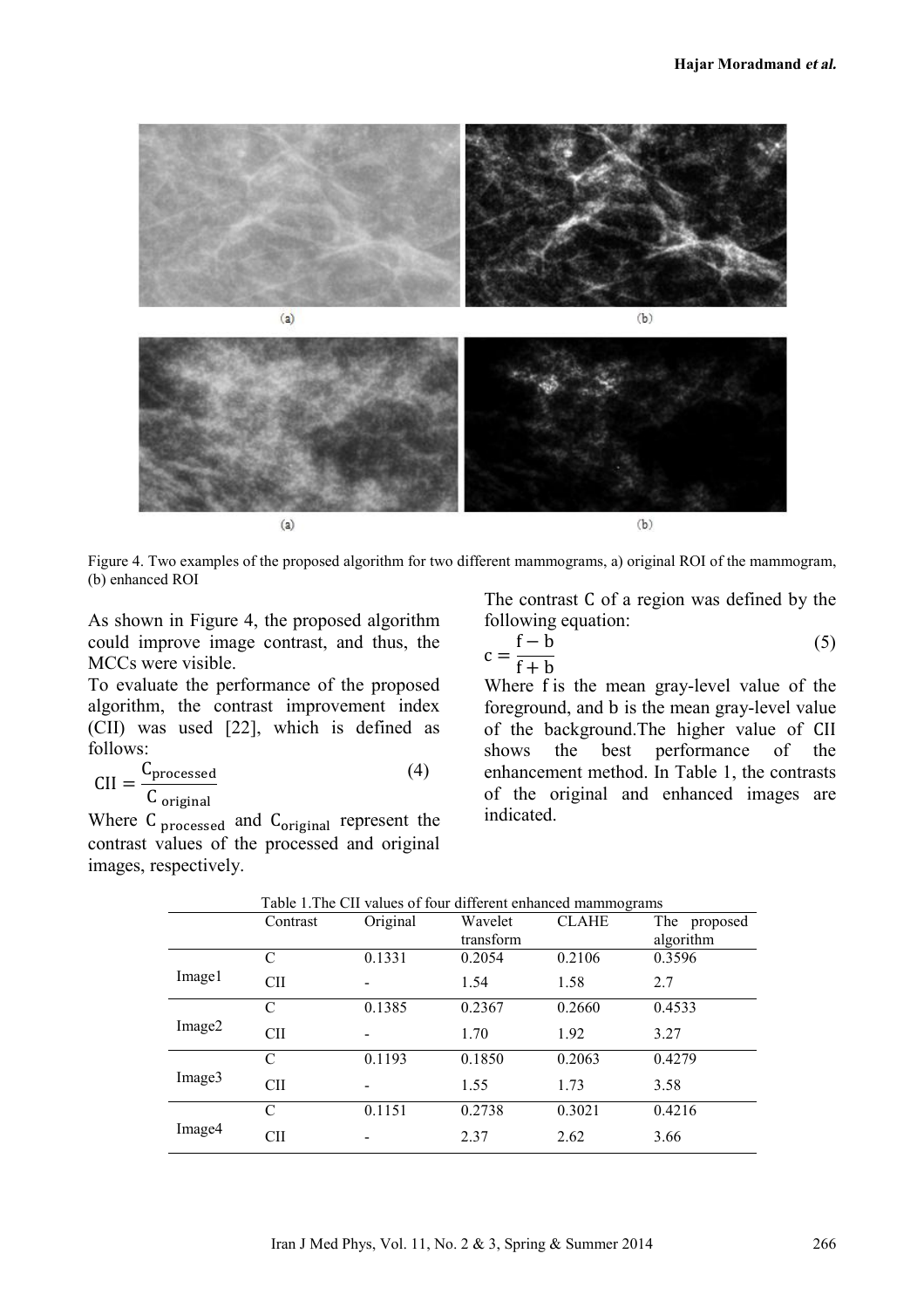To assess the quality of an image after enhancement, profile intensity surface area distribution curve was used. The intensity distribution curve was applied for the measured intensity distribution of MCCs as a function of size without any need for separating MCCs. This curve estimates the intensity surface area distribution of MCCs as a function of size and compares image objects

to stones, whose sizes can be determined by sifting them through screens of increasing size and collecting what remains after each pass. Image objects are sifted by opening the image with a structuring element of increasing size and counting the remaining intensity surface area (summation of pixel values in the image) after each opening [23]. The intensity curve of a mammogram is shown in Figure 5.



Figure 5.Intensity surface area distribution curve

As shown in Figure 5, the proposed algorithm achieved the highest intensity compared to the CLAHE and wavelet transform. This asserts that the proposed method in this research can effectively improve the image contrast.

# **4. Discussion**

The presences of MCCs are one of the earliest and most common signs of breast cancer. Detection of these signs in mammograms is more important than any other symptoms. Factors such as the large size and the low contrast of mammograms, as well as the small size, various patterns, and limited number of MCCs, make the detection of MCCs difficult

for the physicians. Considering the difficulties and the importance of detecting MCCs in breast cancer diagnosis, the need to use automatic methods is strongly felt in order to prevent the development of cancer cells.

In this study, a new method for improving mammography image contrast was presented in order to detect MCCs earlier and more accurately. The proposed method included four stages. Firstly, the images were scaled since the real size of mammogram images was too large. Secondly, the breast tissue was segmented from the background of the image. Thirdly, noise was removed using a sensitive filter in correspondence with the shape and size of MCCs (an adaptive median filter was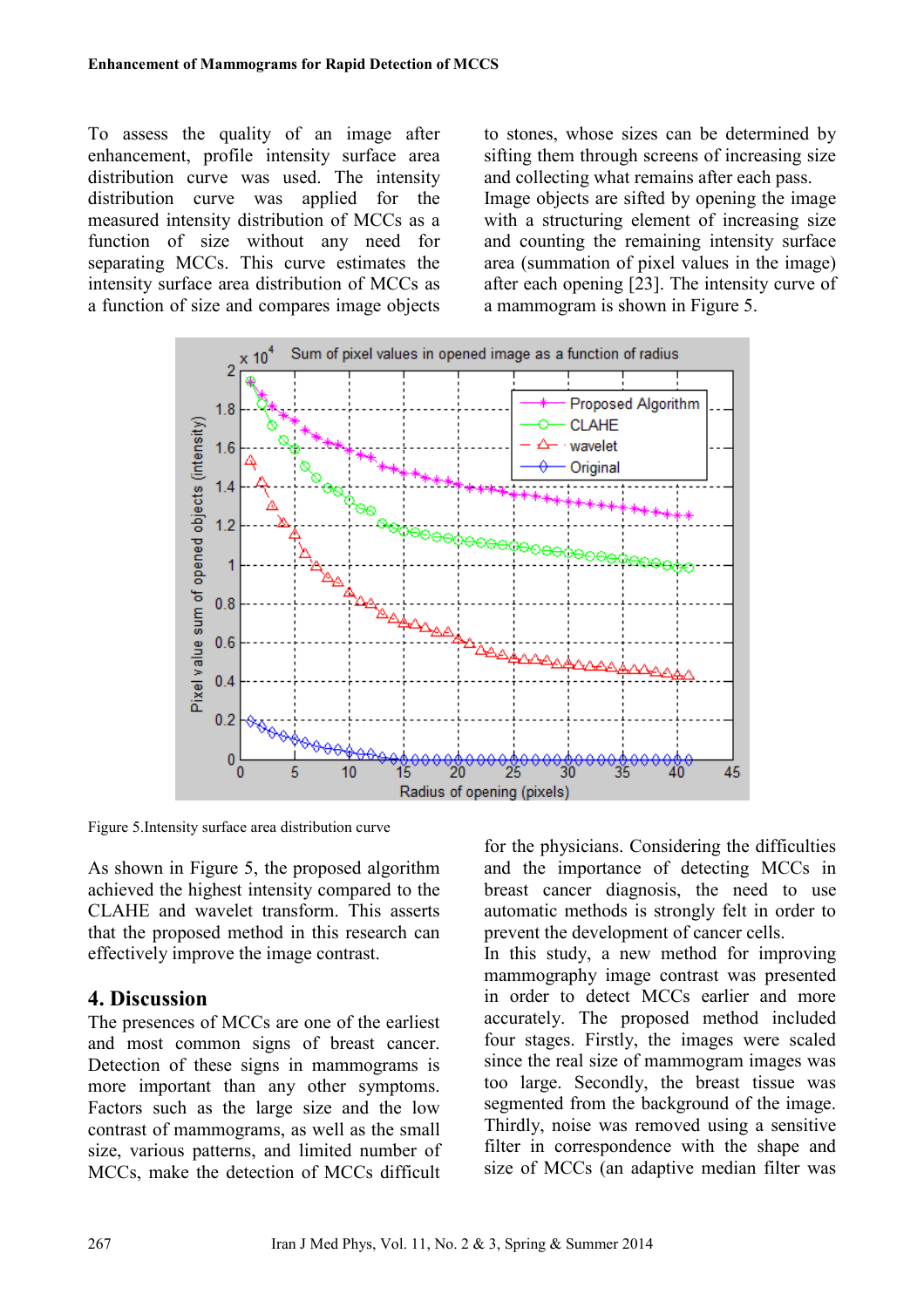used for this purpose). Finally, the combined method of CLAHE and wavelet transform was used for contrast enhancement.

We selected the algorithms based on previous studies and tried to eliminate the associated disadvantages to identify features such as MCCs[11-13].To evaluate the performance of the proposed algorithm, CII was used. The mean CII for the proposed algorithm in this study was 3.34 and for the wavelet and CLAHE was 1.81 and 1.98, respectively. This indicates that the suggested algorithm achieved the highest CII among others.

Two radiologists also evaluated the images, obtained by the proposed method. The results showed that this method could improve the accuracy and speed of MCCs detection. To implement the presented method, MATLAB software version 7.4 was used, which is applicable for conventional systems.

## **5. Conclusion**

According to the results, the most useful characteristic of this system was the automatic contrast enhancement; however, although this method manually improved the image contrast, it was time-consuming.

In addition, it was believed that the proposed method in this paper has a more significant

effect on contrast enhancement of mammograms, compared to manual methods. The proposed method showed a more significant effect on dense breast tissue; however, the original images in some fatty breast tissue were preferred.

In general, the proposed algorithm could improve the physicians' diagnosis based on mammograms, decrease the number of biopsies, and reduce the frequency of clinical misdiagnosis.

Although the study results were satisfactory, the effective use of this model in medical centers needs further studies on more images. In future works, these results could be used in subsequent stages of CAD system such as segmentation and classification of benign and malignant patterns.

## **Acknowledgment**

The authors would like to thank all the participants who cooperated with us in this study. We also express our deepest gratitude to Dr. Mohammad Esmail Akbari,the chief of Iranian Cancer Research Center, for his sincere contributions and Mr. Hossein Khazaei, the reviewer of the article, for his valuable comments.

## **References**

- 1. Zare N, Haem E, Lankarani KB, Heydari ST, Barooti E. Breast cancer risk factors in a defined population: weighted logistic regression approach for rare events. J Breast Cancer. 2013 Jun;16(2):214-9.
- 2. Tang J, Rangayyan RM, Xu J, El Naqa I, Yang Y. Computer-aided detection and diagnosis of breast cancer with mammography: recent advances. IEEE Trans InfTechnol Biomed. 2009 Mar;13(2):236-51.
- 3. Cheng H-D, Cai X, Chen X, Hu L, Lou X. Computer-aided detection and classification of microcalcifications in mammograms: a survey. Pattern Recognition. 2003;36(12):2967-91.
- 4. Dean JC, Ilvento CC. Improved cancer detection using computer-aided detection with diagnostic and screening mammography: prospective study of 104 cancers. AJR Am J Roentgenol. 2006 Jul;187(1):20-8.
- 5. Thangavel K, Karnan M, Sivakumar R, Mohideen AK. Automatic detection of microcalcification in mammograms-a review.International Journal on Graphics Vision and Image Processing. 2005;5(5):31-61.
- 6. Nakayama R, Uchiyama Y, Yamamoto K, Watanabe R, Namba K. Computer-aided diagnosis scheme using a filter bank for detection of microcalcification clusters in mammograms. IEEE Trans Biomed Eng. 2006 Feb;53(2):273-83.
- 7. Bocchi L, Coppini G, Nori J, Valli G. Detection of single and clustered microcalcifications in mammograms using fractals models and neural networks. Med Eng Phys. 2004 May;26(4):303-12.
- 8. Ramírez-Cobo P, Vidakovic B. A 2D wavelet-based multiscale approach with applications to the analysis of digital mammograms.Computational Statistics & Data Analysis. 2013;58:71-81.
- 9. Mohan S, Ravishankar M. Modified contrast limited adaptive histogram equalization based on local contrast enhancement for mammogram images. Mobile Communication and Power Engineering: Springer; 2013. p. 397-403.